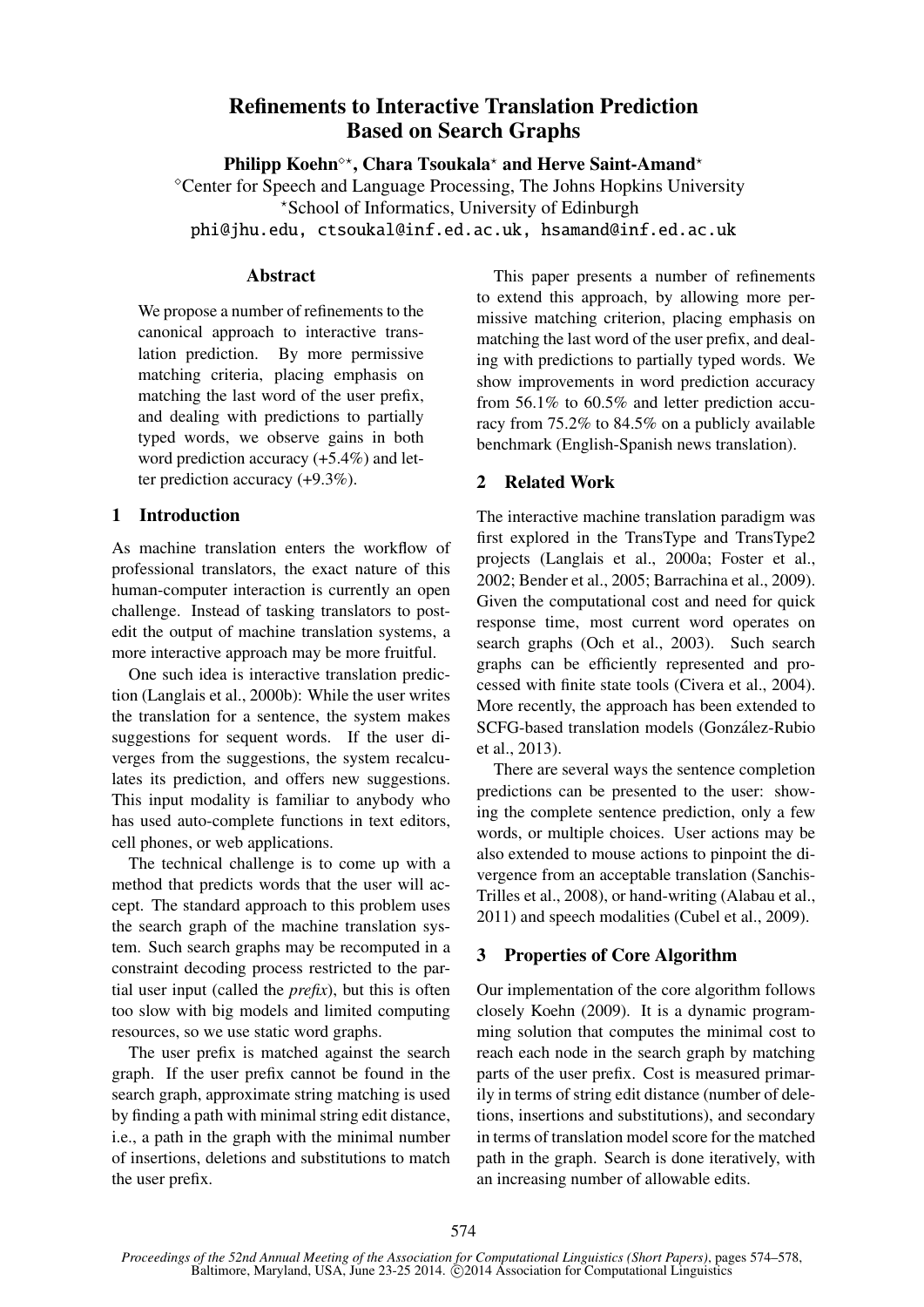

Figure 1: Average response time of baseline method based on length of the prefix and number of edits: The main bottleneck is the string edit distance between prefix and path.

#### 3.1 Experimental Setup

Given the large number of proposed variations of the algorithm, we do not carry out user studies, but rather use a simulated setting. We predict translations that were crafted by manual post-editing of machine translation output. We also use the search graphs of the system that produced the original machine translation output.

Such data has been made available by the CAS-MACAT project<sup>1</sup>. In the project's first field trial<sup>2</sup>, professional translators corrected machine translations of news stories from a competitive English– Spanish machine translation system (Koehn and Haddow, 2012). This test set consists of 24,444 word predictions and 141,662 letter predictions.

#### 3.2 Prediction Speed

Since the interactive translation prediction process is used in an interactive setting where each key stroke of the user may trigger a new request, very fast response time is needed. According to standards in usability engineering

*0.1 second is about the limit for having the user feel that the system is reacting instantaneously* (Nielsen, 1993).

So, this is the time limit we have to set ourselves to predict the next words of a translator.

What are the main factors that influence processing time in our core algorithm? See Figure 1 for an illustration. We plot processing time against



Figure 2: Ratio of prefix matching processes abandoned due to exceeding the 100ms time limit (showing only curves with a minimum of 5 edits).

the length of the user prefix and the string edit distance between the user prefix and the search graph. The graph clearly shows that the main slowdown in processing time occurs when the edit rate increases.

To guarantee a response in 100ms, the algorithms aborts when this time is exceeded and relies on a prediction based on string edit distance against the best path in the graph. The larger the number of edits, the more often this occurs, as Figure 2 shows.

#### 3.3 Accuracy

We are mainly interested in the accuracy of the method: How often does it predict a word that the user accepts? There is a trade-off between speed and accuracy.

One way we can balance this trade-off is by removing nodes from the search graph. By threshold pruning (Sanchis-Trilles and Ortiz-Martínez, 2014), we remove nodes from the search graph that are only part of paths that are worse than the best path by a specified score difference.

See Table 1 how the choice of the score difference threshold impacts failure rate and accuracy. A wider threshold has the potential to achieve better results (if we allows for up to 1 second of processing time), but with the constraint of 100ms response time, the optimum is with a threshold of 0.4. Wider thresholds lead to a higher failure rate, causing overall lower accuracy.

<sup>1</sup> http://www.casmacat.eu/

<sup>&</sup>lt;sup>2</sup>http://www.casmacat.eu/uploads/Deliverables/d6.1.pdf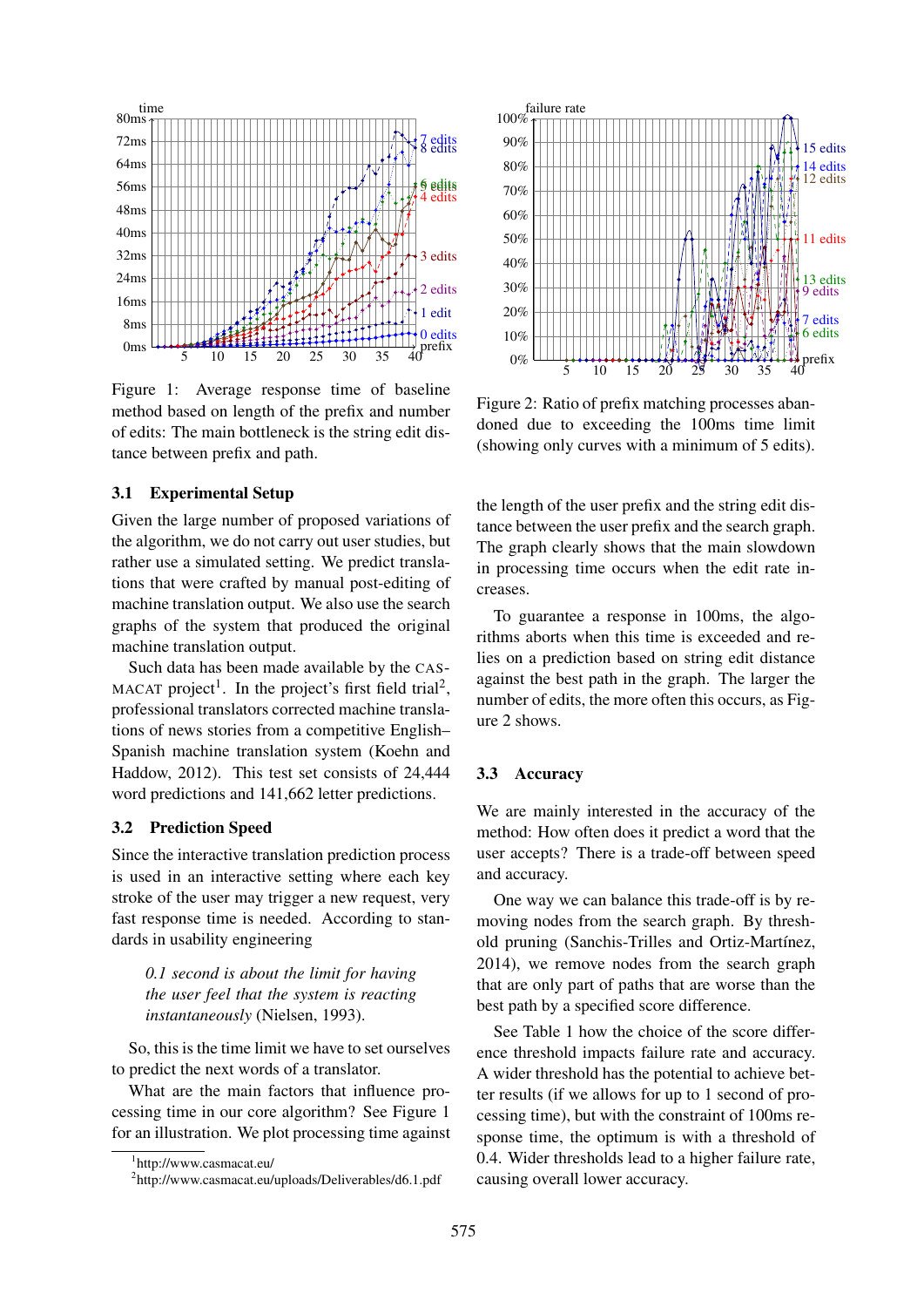| <b>Threshold</b> | 100ms Max |         | 1000ms Max |         |
|------------------|-----------|---------|------------|---------|
|                  | Acc.      | Fail    | Acc.       | Fail    |
| 0.3              | 55.8%     | 4.5%    | 56.9%      | $0.0\%$ |
| 0.4              | 56.1%     | $6.5\%$ | 58.0%      | $0.0\%$ |
| 0.5              | 55.9%     | 9.0%    | 58.8%      | $0.0\%$ |
| 0.6              | 55.5%     | 11.6%   | 59.4%      | $0.0\%$ |
| 0.8              | 54.4%     | 17.1%   | 59.4%      | $0.0\%$ |
| 1.0              | 52.7%     | 21.7%   | 58.6%      | 6.5%    |
|                  |           |         |            |         |

Table 1: Impact of threshold pruning on search accuracy and failure rate (i.e., failure to complete search in given time and resorting to matching against best translation).

## 4 Refinements

We now introduce a number of refinements over the core method. Given the constraints established in the previous section (maximum response time of 100ms, pruning threshold 0.4), we set out to improve accuracy.

#### 4.1 Matching Last Word

The first idea is that it is more important to match the last word of the user prefix than having mismatches in earlier words. We attempt to find the last word in the predicted path either before or after the optimal matching position according to string edit distance.

We combine the matched path in the prefix with the optimal suffix, and search for the last user prefix word within a window. This means that we either move words from the suffix to the prefix or the other way around, without changing the overall string along the path.

Table 2 shows the impact on accuracy for different window sizes. While we expected some gains by checking for the word somewhere around the optimal position in the predicted path, we do see significant gains by not placing any restrictions to where the word can be found, except for a bias to less distant positions. For instance, examining a window of up to 3 words gives us a word prediction accuracy of 57.2% versus the 56.1% baseline. Finding the last word anywhere boosts performance to 59.1%.

The table also reports accuracy numbers when we allow the process to run up to 1 second which is basically an exhaustive search but not practically useful. These numbers shed some light on why an unlimited window size in matching the last word helps: the gains come partially from the cases where the initial search fails. Finding the last user word anywhere in the machine transla-

| Window   | 100ms Max | 1000ms Max |
|----------|-----------|------------|
| baseline | 56.1%     | 58.0%      |
| 1 word   | 56.6%     | 58.4%      |
| 2 words  | 56.9%     | 58.6%      |
| 3 words  | 57.2%     | 58.9%      |
| 5 words  | 57.8%     | 59.3%      |
| anywhere | 59.1%     | 59.5%      |

Table 2: Search for the last prefix word in a window around the predicted position in the matched path.

| <b>Word Matching</b> |       | $100\text{ms}$ Max   1000ms Max |
|----------------------|-------|---------------------------------|
| baseline             | 59.1% | 59.5%                           |
| case-insensitive     | 58.7% | 59.4%                           |

Table 3: Search with case-insensitive word matching (say, *University* and *university*).

tion output is a better fallback than computing optimal string edit distance. Analysis of the data suggests that gains mainly come from large length mismatches between user translation and machine translation, even in the case of first pass searches.

## 4.2 Case-Insensitive Matching

Some mismatches between words matter less than others. For instance, if the user prefix differs only in casing from the machine translation (say, *University* instead of *university*), then we may still want to treat that as a word match in our algorithm. However, as Table 3 shows, allowing case-insensitive matching leads to lower accuracy  $(58.7\% \text{ vs. } 59.1\%).$ 

A major reason is computational cost. The most inner loop in the algorithm compares words. This is optimized by representing words as integers. However, if we allow case-insensitive matching, this simple method does not work anymore. We do precompute approximate word matches and store matching words identifiers in a hash map, but still the ratio of searches that do not complete in 100ms increases from 6.5% to 9.7%. By extending the allowable time to 1 second, the accuracy gap is reduced to 0.1%.

#### 4.3 Approximate Word Matching

When a word in the user translation differs from a word in the decoder search graph only by a few letters, then it should be considered a lesser error than substitutions of completely different words. Such word differences may be due to casing, morphological variants, or spelling inconsistencies.

We compute word dissimilarity by computing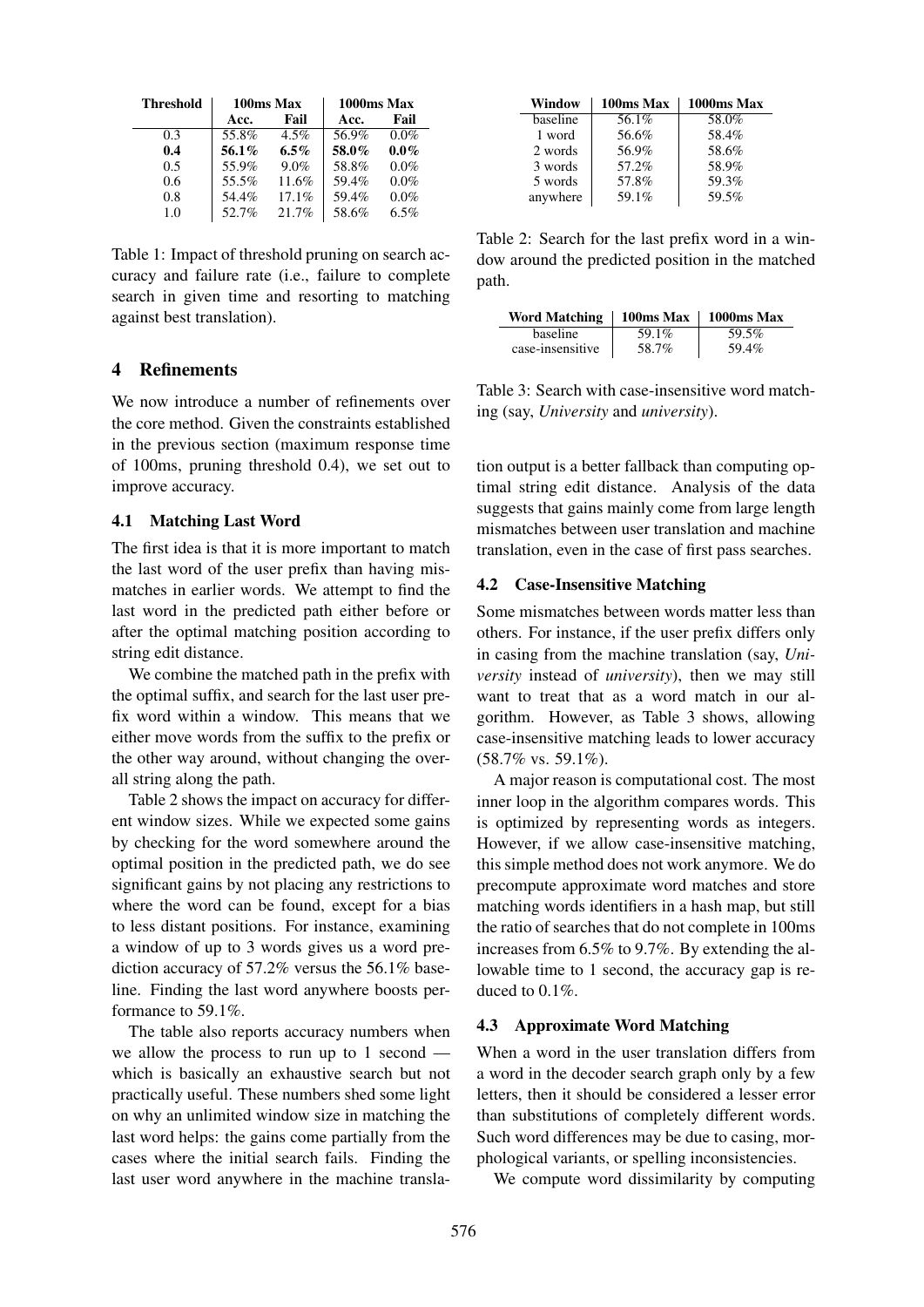| <b>Max. Dissimilarity</b> | 100ms Max. | 1000ms Max. |
|---------------------------|------------|-------------|
| baseline                  | 59.1%      | 59.5%       |
| 30%                       | $60.2\%$   | 61.0%       |
| 20%                       | 60.4%      | 61.3%       |
| 10%                       | 60.6%      | 61.5%       |

Table 4: Counting substitutions between similar words as half an error. Dissimilarity is measured as letter edit distance

| Min Stem / Max Suffix | 100 <sub>ms</sub> | 1000 <sub>ms</sub> |
|-----------------------|-------------------|--------------------|
| baseline              | 59.1%             | 59.5%              |
| 4/3                   | 59.4%             | $60.1\%$           |
| 3/3                   | 59.5%             | 60.2%              |
| 2/3                   | 59.5%             | 60.3%              |

Table 5: Counting substitutions between morphological variants as half an error. Morphological variance is approximated by requiring a minimum number of initial letters to match and a maximum of final letters to differ.

the ratio of letter edit operations to the length of the shorter word.<sup>3</sup> We now set a threshold for maximum dissimilarity, under which mismatched words are considered only half the edit cost of other edit operations.

Table 4 shows that we get significantly higher word prediction accuracy than with the baseline approach (up to  $60.6\%$  vs. 59.1%), and the best performance with a 10% threshold. We observe the same computational problem as in the previous section (about 9.2% first pass failures, vs. 6.5%), reflected in a higher accuracy gap for 100ms and 1000ms time limits.

#### 4.4 Stemmed Matching

We suspected that the main benefit of approximate word matching is the better handling of morphological variants. In Spanish, this mainly constitutes itself as different word endings. Thus, we redefine our word dissimilarity measure by consider words similar, if they agree in at least a number of leading letters (presumably the stem), and may differ in at most a number of trailing letters (presumably the morpheme).

Table 5 shows that this is successful in increasing the word prediction rate (59.5% vs. 59.1%) but not as much as with the more general approximate word matching in the previous section (recall: 60.6%).

| # | <b>Method</b>        | Word Acc. | Letter Acc. |
|---|----------------------|-----------|-------------|
|   | baseline             | 56.0%     | 75.2%       |
| 2 | 1+matching last word | 59.0%     | 80.6%       |
| 3 | 2+case insensitive   | 58.7%     | 80.4%       |
| 4 | 2+dissimilarity 10%  | $60.5\%$  | 80.6%       |
| 5 | $2+$ stem $2/3$      | 59.4%     | 80.5%       |
| 6 | 4+desperate          | $60.5\%$  | 84.5%       |

Table 6: Extending the approach to word completion. Impact of refinements of letter prediction accuracy with additional desperate word matching against the entire vocabulary.

#### 5 Word Completion

Besides word prediction, word completion is also a useful feature in an interactive translation tool. When the machine translation system decides for *college* over *university*, but the user types the letter *u*, it should change its prediction.

To enable word completion in the canonical algorithm, we allow matching of the final user word (if not followed by a space character) as a prefix of any word as a zero cost operation. The predicted suffix that is returned to the user then starts with the remaining letters of the word in the path.

Table 6 shows that the refinements that helped sentence completion also benefit word completion. From a baseline accuracy of 75.2% correctly predicted letters, we reach up to 80.6%. Note that the baseline word prediction accuracy is slightly lower (56.0% vs. 56.1%) than in the previous experiments, since the previously correctly matched last word may be mistaken as the prefix of another word.

We add an additional refinement to this task: If the potentially incomplete final word of the user prefix cannot be found in the predicted path, then we explore the entire vocabulary from the unpruned search graph for completions. If multiple words match, the one with the highest path score is used. This *desperate* word completion method gives significant gains (84.5% over 80.6%).

#### 6 Conclusion and Future Work

We observe most improvements by a focus on the last word of the user prefix and approximate word matching. This suggests that there may be additional gains by a stronger focus on the tail of the user prefix. Also, the findings from the time/productivity tradeoffs indicate that more time efficient algorithms and implementations should be explored.

<sup>&</sup>lt;sup>3</sup>For instance, if a 6 letter word and a 4 letter word can be matched with two deletions and one substitution, then the dissimilarity score is  $\frac{3}{4} = .75$ .